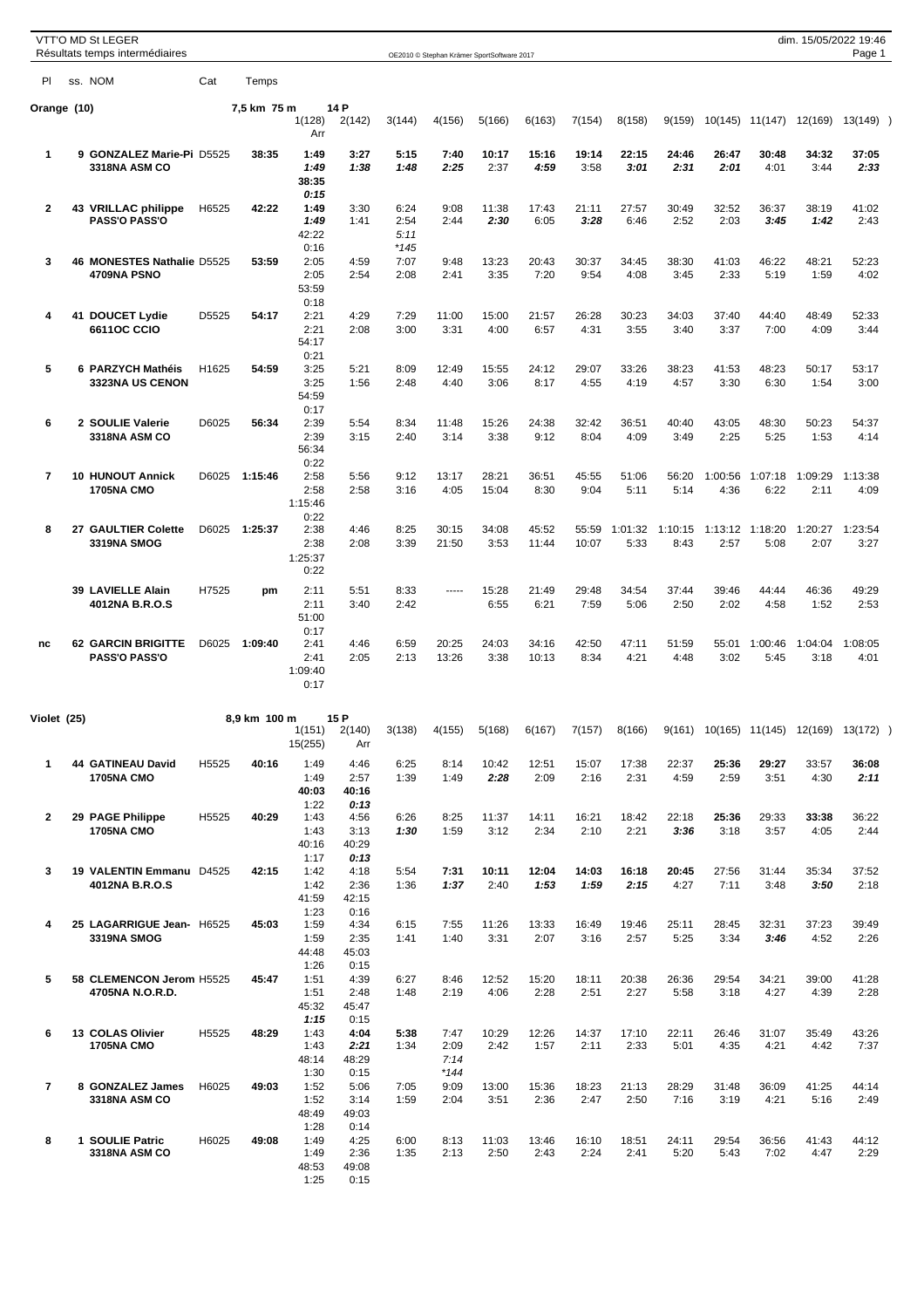|             | <b>VTT'O MD St LEGER</b><br>Résultats temps intermédiaires |       |               |                       |                           |                   | OE2010 © Stephan Krämer SportSoftware 2017 |                   |                   |               |               |               |               |                |                         | dim. 15/05/2022 19:46<br>Page 2 |      |
|-------------|------------------------------------------------------------|-------|---------------|-----------------------|---------------------------|-------------------|--------------------------------------------|-------------------|-------------------|---------------|---------------|---------------|---------------|----------------|-------------------------|---------------------------------|------|
| PI          | ss. NOM                                                    | Cat   | Temps         |                       |                           |                   |                                            |                   |                   |               |               |               |               |                |                         |                                 |      |
| Violet (25) |                                                            |       | 8,9 km 100 m  |                       | 15 P                      | (suite)           |                                            |                   |                   |               |               |               |               |                |                         |                                 |      |
|             |                                                            |       |               | 1(151)<br>15(255)     | 2(140)<br>Arr             | 3(138)            | 4(155)                                     | 5(168)            | 6(167)            | 7(157)        | 8(166)        | 9(161)        | 10(165)       | 11(145)        | 12(169)                 | $13(172)$ )                     |      |
| 9           | 26 GIRARD Philippe                                         | H6025 | 49:35         | 2:03                  | 4:40                      | 6:18              | 8:28                                       | 11:41             | 13:44             | 16:16         | 19:21         | 23:44         | 29:37         | 34:26          | 41:14                   | 44:20                           |      |
|             | 3319NA SMOG                                                |       |               | 2:03<br>49:19         | 2:37<br>49:35             | 1:38              | 2:10<br>35:59                              | 3:13              | 2:03              | 2:32          | 3:05          | 4:23          | 5:53          | 4:49           | 6:48                    | 3:06                            |      |
|             |                                                            |       |               | 1:28                  | 0:16                      |                   | $*138$                                     |                   |                   |               |               |               |               |                |                         |                                 |      |
| 10          | 7 ETCHEN Daniel                                            | H5025 | 50:25         | 1:41                  | 4:23                      | 6:14              | 8:40                                       | 13:36             | 16:58<br>3:22     | 19:59<br>3:01 | 22:48<br>2:49 | 27:05         | 32:58         | 38:28          | 43:54                   | 46:21                           |      |
|             | 3319NA SMOG                                                |       |               | 1:41<br>50:11<br>1:18 | 2:42<br>50:25<br>0:14     | 1:51              | 2:26                                       | 4:56              |                   |               |               | 4:17          | 5:53          | 5:30           | 5:26                    | 2:27                            |      |
| 11          | 36 LAHOUZE Eloïse<br>4012NA B.R.O.S                        | D1825 | 51:25         | 2:39<br>2:39          | 5:33<br>2:54              | 7:53<br>2:20      | 9:58<br>2:05                               | 13:25<br>3:27     | 16:33<br>3:08     | 19:37<br>3:04 | 22:49<br>3:12 | 29:49<br>7:00 | 33:41<br>3:52 | 38:11<br>4:30  | 43:41<br>5:30           | 46:27<br>2:46                   |      |
|             |                                                            |       |               | 51:12                 | 51:25                     |                   | 8:39                                       |                   |                   |               |               |               |               |                |                         |                                 |      |
|             |                                                            |       |               | 1:26                  | 0:13                      |                   | $*145$                                     |                   |                   |               |               |               |               |                |                         |                                 |      |
| 12          | <b>35 DEGUERET Anne</b><br>8607NA Poitiers CO              | D4525 | 52:20         | 1:48<br>1:48          | 4:24<br>2:36              | 6:06<br>1:42      | 8:30<br>2:24                               | 12:19<br>3:49     | 14:33<br>2:14     | 17:45<br>3:12 | 23:12<br>5:27 | 28:25<br>5:13 | 32:57<br>4:32 | 37:31<br>4:34  | 45:03<br>7:32           | 48:03<br>3:00                   |      |
|             |                                                            |       |               | 52:06                 | 52:20                     |                   |                                            |                   |                   |               |               |               |               |                |                         |                                 |      |
| 13          | 59 LAPERGUE Fabrice H5025                                  |       | 56:15         | 1:16<br>2:07          | 0:14<br>7:30              | 9:17              | 11:30                                      | 14:47             | 17:35             | 20:13         | 23:31         | 30:36         | 36:17         | 42:52          | 48:15                   | 51:05                           |      |
|             | 3319NA SMOG                                                |       |               | 2:07                  | 5:23                      | 1:47              | 2:13                                       | 3:17              | 2:48              | 2:38          | 3:18          | 7:05          | 5:41          | 6:35           | 5:23                    | 2:50                            |      |
|             |                                                            |       |               | 55:59                 | 56:15                     |                   | 10:02                                      |                   |                   |               |               |               |               |                |                         |                                 |      |
| 14          | <b>42 DOUCET Patrick</b>                                   | H5525 | 58:28         | 1:33<br>1:54          | 0:16<br>4:39              | 6:27              | $*145$<br>8:48                             | 13:36             | 16:23             | 20:00         | 23:40         | 30:18         | 34:30         | 39:47          | 44:14                   | 47:51                           |      |
|             | <b>6611OC CCIO</b>                                         |       |               | 1:54                  | 2:45                      | 1:48              | 2:21                                       | 4:48              | 2:47              | 3:37          | 3:40          | 6:38          | 4:12          | 5:17           | 4:27                    | 3:37                            |      |
|             |                                                            |       |               | 56:42<br>1:27         | 58:28<br>1:46             |                   | 37:35<br>$*155$                            |                   |                   |               |               |               |               |                |                         |                                 |      |
| 15          | 3 HIZEMBERT Lyonel H7025                                   |       | 1:01:27       | 2:24                  | 6:21                      | 8:48              | 11:27                                      | 15:38             | 18:34             | 21:47         | 25:13         | 34:33         | 38:16         | 43:48          | 51:21                   | 55:03                           |      |
|             | <b>3318NA ASM CO</b>                                       |       |               | 2:24<br>1:01:08       | 3:57<br>1:01:27           | 2:27              | 2:39                                       | 4:11              | 2:56              | 3:13          | 3:26          | 9:20          | 3:43          | 5:32           | 7:33                    | 3:42                            |      |
|             |                                                            |       |               | 1:51                  | 0:19                      |                   |                                            |                   |                   |               |               |               |               |                |                         |                                 |      |
| 16          | 17 BRETHES Jean Cla H6025                                  |       | 1:02:09       | 2:05                  | 4:49                      | 7:04              | 9:53                                       | 12:51             | 15:09             | 18:16         | 21:00         | 33:03         | 42:59         | 47:28          | 54:18                   | 57:01                           |      |
|             | <b>1705NA CMO</b>                                          |       |               | 2:05<br>1:01:53       | 2:44<br>1:02:09           | 2:15              | 2:49                                       | 2:58              | 2:18              | 3:07          | 2:44          | 12:03         | 9:56          | 4:29           | 6:50                    |                                 | 2:43 |
|             |                                                            |       |               | 1:23                  | 0:16                      |                   |                                            |                   |                   |               |               |               |               |                |                         |                                 | 4:50 |
| 17          | 12 BEAUMARD BOCQU D4525<br><b>1705NA CMO</b>               |       | 1:09:28       | 3:02<br>3:02          | 6:42<br>3:40              | 9:05<br>2:23      | 12:01<br>2:56                              | 17:18<br>5:17     | 19:52<br>2:34     | 24:21<br>4:29 | 28:26<br>4:05 | 36:55<br>8:29 | 43:45<br>6:50 | 50:03<br>6:18  | 57:24<br>7:21           | 1:02:14                         |      |
|             |                                                            |       |               | 1:09:09               | 1:09:28                   |                   |                                            |                   |                   |               |               |               |               |                |                         |                                 |      |
| 18          | <b>32 TALON Laurence</b>                                   | D4525 | 1:13:21       | 2:04<br>2:38          | 0:19<br>6:09              | 11:48             | 14:13                                      | 19:40             | 23:20             | 32:19         | 35:45         | 43:42         | 48:28         | 54:37          | 1:02:25                 | 1:06:16                         |      |
|             | 8607NA Poitiers CO                                         |       |               | 2:38                  | 3:31                      | 5:39              | 2:25                                       | 5:27              | 3:40              | 8:59          | 3:26          | 7:57          | 4:46          | 6:09           | 7:48                    | 3:51                            |      |
|             |                                                            |       |               | 1:13:05               | 1:13:21                   |                   |                                            |                   |                   |               |               |               |               |                |                         |                                 |      |
| 19          | 34 JOLLY Bénédicte                                         | D4525 | 1:19:26       | 2:03<br>4:38          | 0:16<br>7:58              | 10:04             | 12:29                                      | 17:03             | 23:44             | 35:54         | 39:14         | 44:47         | 48:22         | 1:01:32        | 1:08:36                 | 1:12:14                         |      |
|             | 8607NA Poitiers CO                                         |       |               | 4:38                  | 3:20                      | 2:06              | 2:25                                       | 4:34              | 6:41              | 12:10         | 3:20          | 5:33          | 3:35          | 13:10          | 7:04                    | 3:38                            |      |
|             |                                                            |       |               | 1:19:13<br>2:16       | 1:19:26<br>0:13           |                   |                                            |                   |                   |               |               |               |               |                |                         |                                 |      |
| 20          | 57 BROUSSE Isabelle D4525                                  |       | 1:24:25       | 3:07                  | 7:20                      | 10:48             | 14:13                                      | 19:50             | 24:12             | 28:00         | 33:21         | 42:18         | 47:34         | 59:21          |                         | 1:13:18 1:17:20                 |      |
|             | 8607NA Poitiers CO                                         |       |               | 3:07                  | 4:13<br>1:24:03 1:24:25   | 3:28              | 3:25                                       | 5:37              | 4:22              | 3:48          | 5:21          | 8:57          | 5:16          | 11:47          | 13:57                   | 4:02                            |      |
|             |                                                            |       |               | 2:25                  | 0:22                      |                   |                                            |                   |                   |               |               |               |               |                |                         |                                 |      |
| 21          | 14 DAUNAS Christophe H5525 1:41:24                         |       |               | 3:41                  | 7:46                      | 10:03             | 15:12                                      | 35:00             | 39:04             | 43:22         | 46:54         | 53:15         | 1:01:19       | 1:08:35        | 1:22:12                 | 1:29:43                         |      |
|             | <b>1705NA CMO</b>                                          |       |               | 3:41<br>1:40:59       | 4:05<br>1:41:24           | 2:17              | 5:09<br>11:35                              | 19:48             | 4:04              | 4:18          | 3:32          | 6:21          | 8:04          | 7:16           | 13:37                   | 7:31                            |      |
|             |                                                            |       |               | 6:07                  | 0:25                      |                   | $*145$                                     |                   |                   |               |               |               |               |                |                         |                                 |      |
|             | 45 MONESTES Françoi H6025                                  |       | pm            | 3:28                  | 6:34                      | 8:33              | 10:39                                      | 13:31             | 15:41             | -----         | 17:20         | 35:24         | 38:44         | 42:36          | 47:49                   | 50:20                           |      |
|             | 4709NA PSNO                                                |       |               | 3:28<br>54:50         | 3:06<br>55:07             | 1:59              | 2:06                                       | 2:52              | 2:10              |               | 1:39          | 18:04         | 3:20          | 3:52           | 5:13                    | 2:31                            |      |
|             |                                                            |       |               | 1:33                  | 0:17                      |                   |                                            |                   |                   |               |               |               |               |                |                         |                                 |      |
|             | 31 TARBOURIECH Este D2125<br>8607NA Poitiers CO            |       | pm            | 3:54<br>3:54          | 8:05<br>4:11              | 10:53<br>2:48     | 13:13<br>2:20                              | 19:05<br>5:52     | 22:24<br>3:19     | $- - - - -$   | 24:41<br>2:17 | 31:35<br>6:54 | 37:57<br>6:22 | 43:59<br>6:02  | 49:44<br>5:45           | 54:09<br>4:25                   |      |
|             |                                                            |       |               |                       | 1:00:19 1:00:34           |                   |                                            |                   |                   |               |               |               |               |                |                         |                                 |      |
|             |                                                            |       |               | 1:30                  | 0:15                      |                   |                                            |                   |                   |               |               |               |               |                |                         |                                 |      |
|             | 16 RAVERAUD Bernard H6025<br><b>1705NA CMO</b>             |       | pm            | 2:38<br>2:38          | 5:55<br>3:17              | 8:33<br>2:38      | 11:56<br>3:23                              | 16:08<br>4:12     | 18:42<br>2:34     | 21:36<br>2:54 | 24:51<br>3:15 | 29:50<br>4:59 | -----         | 46:18<br>16:28 | 52:24<br>6:06           | 56:01<br>3:37                   |      |
|             |                                                            |       |               |                       | 1:02:24 1:02:40           |                   | 9:41                                       |                   |                   |               |               |               |               |                |                         |                                 |      |
|             | 21 DARTHIAIL Jean-Pa H7025                                 |       | pm            | 2:03<br>2:17          | 0:16<br>5:10              | 7:03              | *145<br>9:25                               | 14:19             | 16:38             | 19:16         | 22:05         | 29:21         | 32:13         | 36:26          | 42:11                   | 46:14                           |      |
|             | 3308NA SAGC CEST                                           |       |               | 2:17<br>1.1.1.1       | 2:53                      | 1:53              | 2:22                                       | 4:54              | 2:19              | 2:38          | 2:49          | 7:16          | 2:52          | 4:13           | 5:45                    | 4:03                            |      |
|             | Violet long (18)                                           |       | 11,2 km 150 m |                       | 20 P                      |                   |                                            |                   |                   |               |               |               |               |                |                         |                                 |      |
|             |                                                            |       |               | 1(152)                | 2(140)<br>15(146) 16(172) | 3(139)<br>17(150) | 4(156)<br>18(171)                          | 5(160)<br>19(170) | 6(161)<br>20(255) | 7(162)<br>Arr | 8(163)        | 9(164)        |               |                | 10(165) 11(155) 12(168) | $13(167)$ )                     |      |
| 1           | 20 TASTET Xavier                                           | H4525 | 45:23         | 1:23                  | 3:27                      | 6:52              | 10:16                                      | 13:02             | 15:01             | 16:55         | 19:02         | 20:25         | 22:09         | 24:31          | 27:21                   | 29:08                           |      |

**4012NA B.R.O.S** *1:23 2:04* 3:25 *3:24* 2:46 *1:59* 1:54 *2:07* 1:23 *1:44* 2:22 2:50 1:47

**31:47 36:01 38:09 40:40 43:46 45:11 45:23** *1:17* 4:14 *2:08 2:31* 3:06 *1:25* 0:12